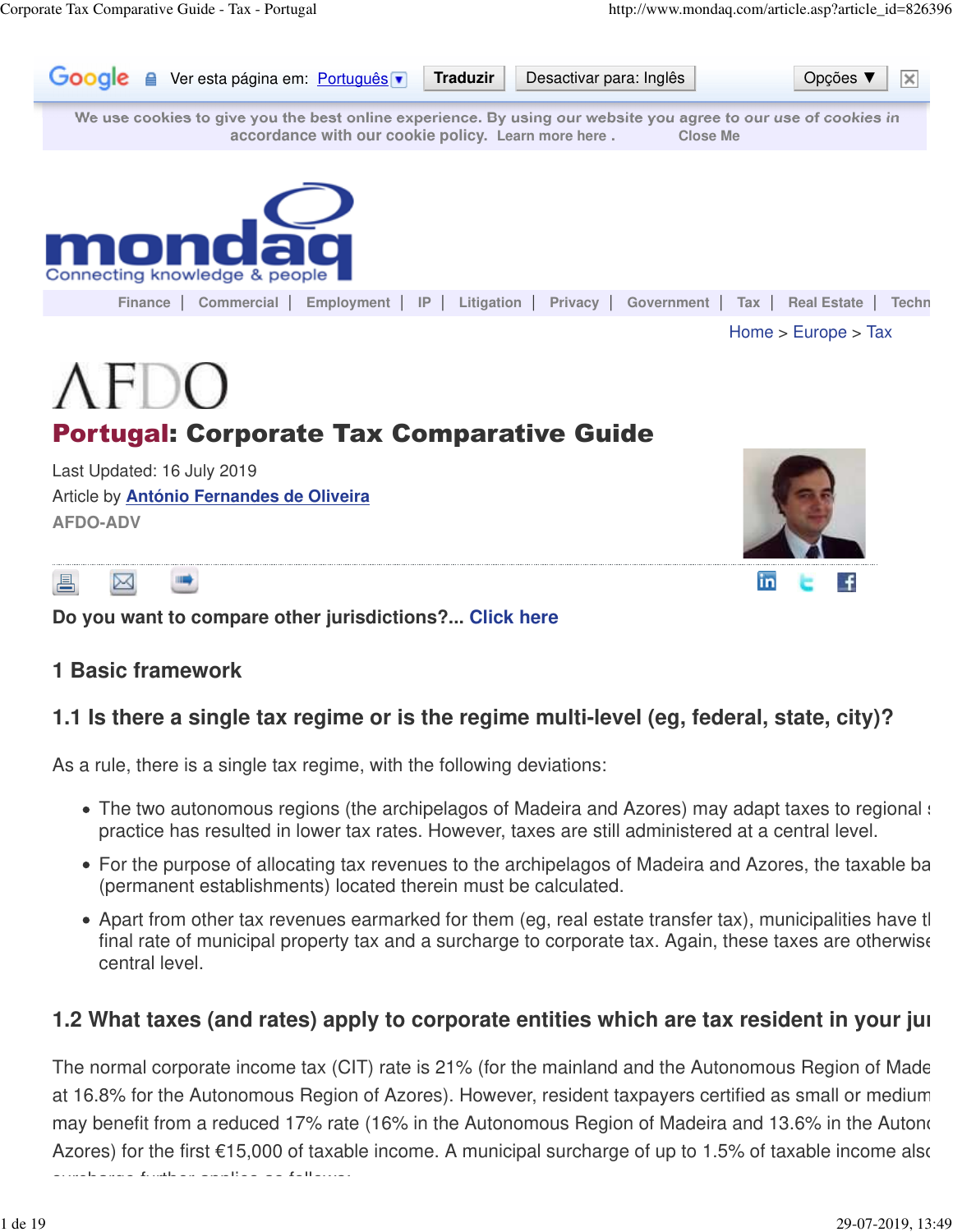- 3% for taxable profits from  $€1.5$  million to  $€7.5$  million;
- 5% for taxable profits from  $€7.5$  million to  $€35$  million; and
- 9% for taxable profits in excess of €35 million.

Autonomous taxation applies at different rates to certain expenses incurred by corporate taxpayers and de totally or partially connected to their activity, or deemed to be an informal fringe benefit for employees.

Value added tax (VAT) is levied as follows:

- standard rate 23% (22% in the Autonomous Region of Madeira and 18% in the Autonomous Region
- $\bullet$  intermediate rate 13% (12% in the Autonomous Region of Madeira and 9% in the Autonomous Reg
- reduced rate 6% (5% in the Autonomous Region of Madeira and 4% in the Autonomous Region of  $\Lambda$

## **1.3 Is taxation based on revenue, profits, specific trade income, deemed profits or son base?**

Tax resident companies and permanent establishments of non-resident entities are subject to taxation on the determined under the terms of the accounting standards (based on International Financial Reporting Stand the corrections imposed by the CIT Code. Broadly, the principal determinant of the taxable base is the profitas computed according to the principles of commercial accountancy.

### **1.4 Is there a different treatment based on the nature of the taxable income (eg, gains on opposed to trading income or dividend income)?**

As a rule, taxable income is subject to the regular 21% CIT rate.

Dividends paid to resident companies are subject to a 21% CIT rate, whereas dividends paid to non-reside subject to withholding tax at a 25% rate or a reduced rate (of between 5% and 15%) foreseen under the term double tax treaty. Portugal has transposed the EU Parent-Subsidiary Directive, which results in a withholding under the conditions set forth therein; and more recently a participation exemption regime was established dividends and capital gains, as long as the conditions set forth therein are met. Under this regime, dividence are exempt if the Portuguese company is not tax transparent and holds, directly or indirectly, a minimum of or voting rights of its subsidiary for a minimum period of one year. The participated company cannot be rese jurisdiction and must be subject to and not exempt from CIT or, if EU resident, from a tax mentioned under 2011/96/EU; or if resident outside the European Union, from a tax similar to the CIT, provided also that the under such tax is not less than 60% of the Portuguese CIT rate.

In computing taxable capital gains, an inflation adjustment (broadly speaking) is applicable to the base cost.

#### **1.5 Is the regime a worldwide or territorial regime, or a mixture?**

Portuguese tax resident taxpayers are subject to taxation on their worldwide income, whereas non-resident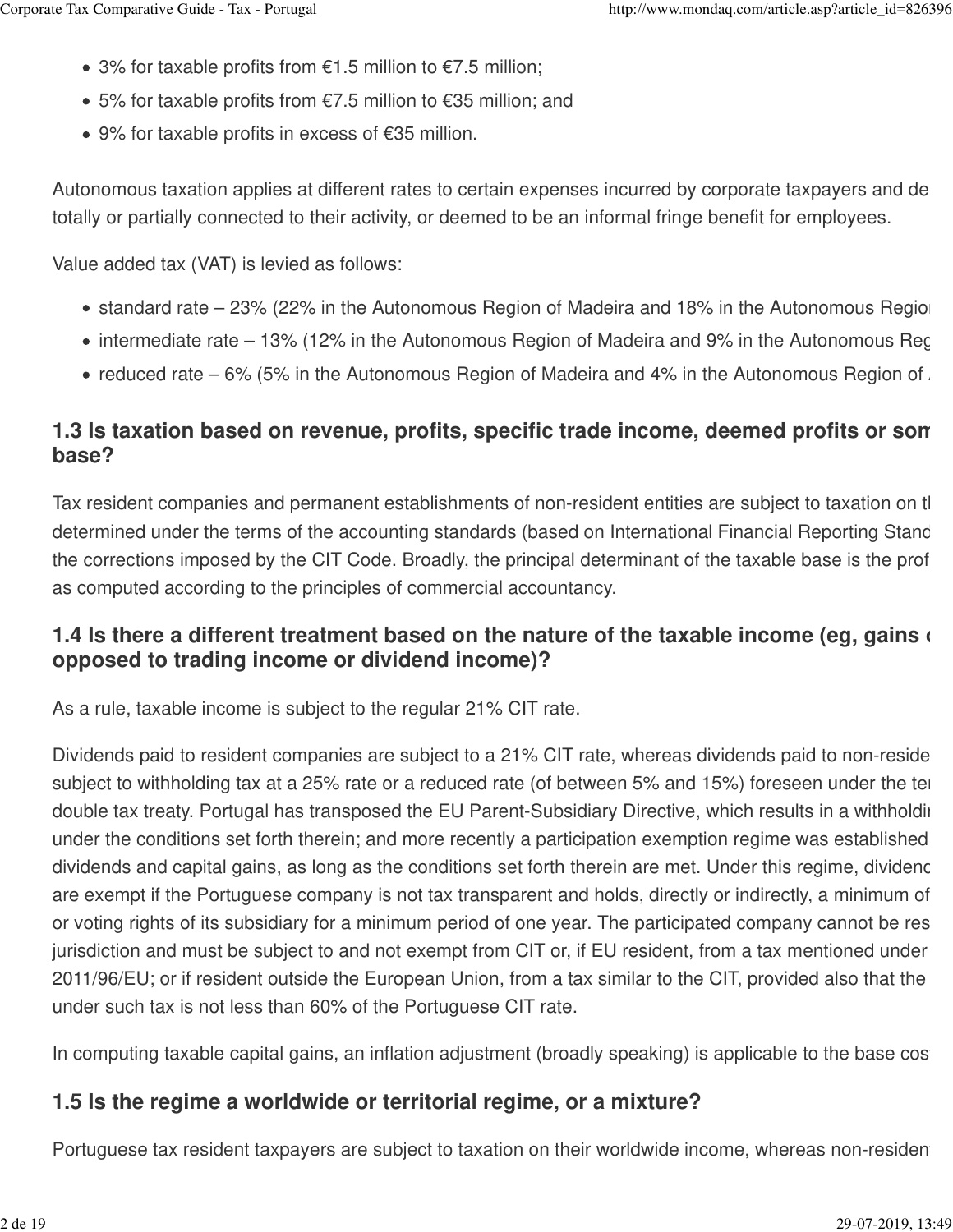permanent establishment in the Portuguese territory are subject to taxation only on income deemed to be on

Portuguese permanent establishments of non-resident entities are subject to taxation on the profits attribut

### **1.6 Can losses be utilised and/or carried forward for tax purposes, and must these all I jurisdiction (ie, foreign losses cannot be utilised domestically and vice versa)?**

Tax losses incurred in 2018 can be carried forward for five years, or for 12 years in the case of losses incur medium-sized companies that pursue directly and mainly agricultural, commercial or industrial activities; how this mechanism is limited to 70% of the taxable profits assessed in any of the subsequent years.

In determining a tax group's taxable profits (ie, a group comprised of resident companies), the individual tax company may be offset in the same year against the individual profits of the other companies and the part carried forward (subject to the 70% limit).

The losses of a foreign permanent establishment of a resident company may be offset against the broader resident company. However, resident corporate taxpayers may opt to exclude from taxation the profits and permanent establishment (covering all permanent establishments located in the same jurisdiction), as long

- the profits attributable to such permanent establishment are subject to and not exempt from a tax fore the EU Parent-Subsidiary Directive or a tax similar to Portuguese CIT where the legal rate is not less standard CIT rate (currently 21%); and
- the permanent establishment is not located in a blacklisted jurisdiction.

This regime does not apply to profits attributable to the foreign permanent establishment up to the amount to that permanent establishment which have been taken into account by the Portuguese resident company the respective taxable income of the previous five tax years (12 in the case of small and medium-sized con optional regime, if elected, must be maintained for a minimum three-year period.

### **1.7 Is there a concept of beneficial ownership of taxable income or is it only the named of the income that is taxed?**

Although the Portuguese CIT Code does not foresee the concept of beneficial ownership of taxable income which disregard the legal owner and tax the income obtained by the ultimate owner (the controlled foreign  $\epsilon$ 

In the context of a double tax treaty to which Portugal is a party, the concept of beneficial ownership may h implications (eg, if it is a prerequisite for the applicability of a limitation to the rate levied by the source cour applies in the context of the EU Interest and Royalties Directive.

Investment income earned by a non-resident without a permanent establishment in Portugal is subject to a 35% unless the beneficial owner is disclosed.

#### **1.8 Do the rates change depending on the income or balance-sheet size of the taxpaye**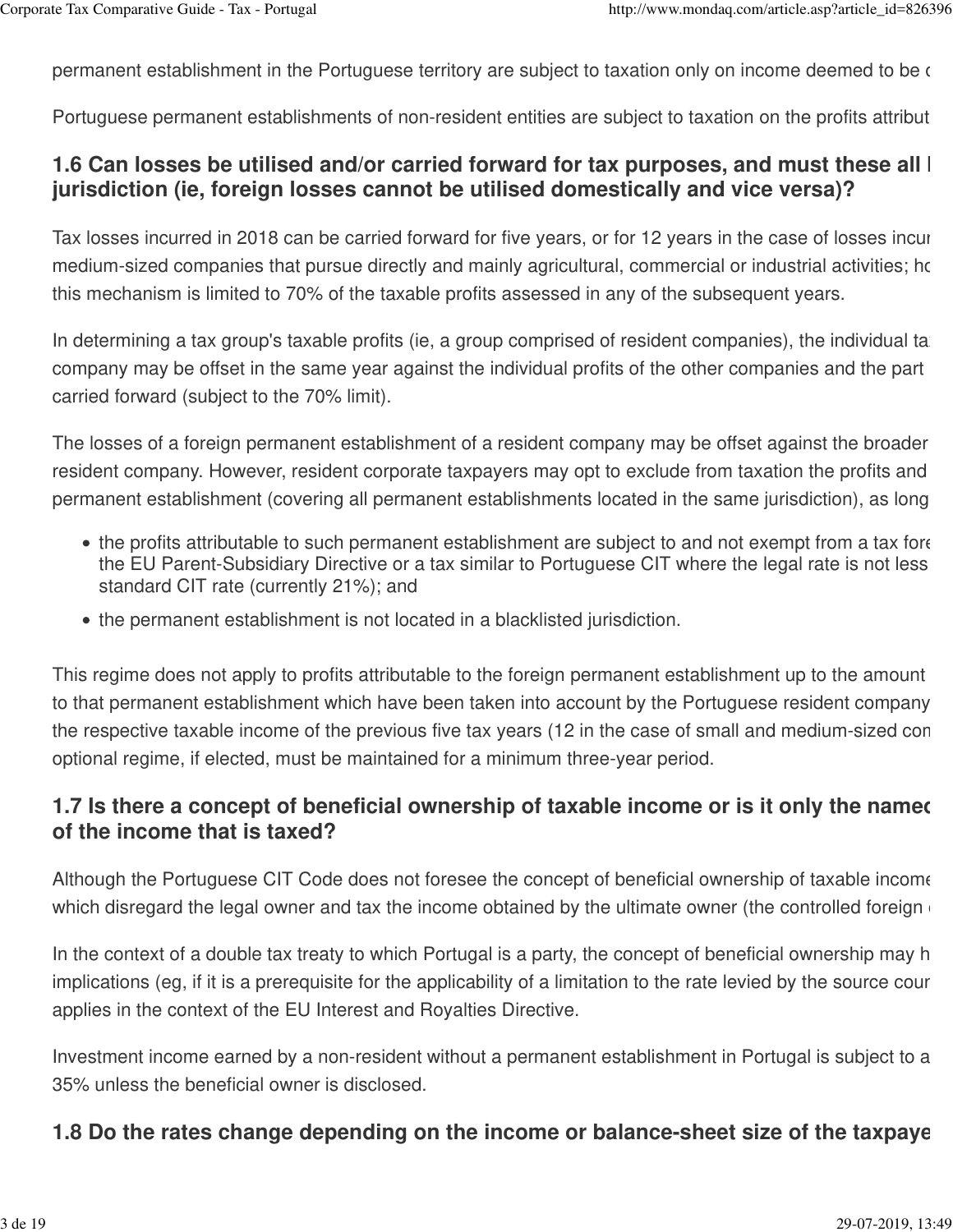The rates may vary depending on the amount of taxable income. Although the normal CIT rate is 21% (for as the Autonomous Region of Madeira, but 16.8% in the Autonomous Region of Azores), resident taxpayer or medium-sized companies may benefit from a reduced 17% rate (16% in the Autonomous Region of Mac the Autonomous Region of Azores) for the first €15,000 of taxable income.

A state surcharge applies as follows:

- 3% for taxable profits from  $€1.5$  million to  $€7.5$  million;
- 5% for taxable profits from  $€7.5$  million to  $€35$  million); and
- 9% for taxable profits exceeding €35 million.

# **1.9 Are entities other than companies subject to corporate taxes (eg, partnerships or tends)**

In theory, any entity not incorporated whose income is not subject to taxation under the personal income ta income of a physical person or corporation) is subject to CIT. This definition may encompass an unincorpor fund as well as a trust operating/managed (hypothetically) from or in Portugal.

That said, the Portuguese CIT regime also foresees the concept of transparent entities. Transparent entitie the terms of the CIT Code correspond to the following:

- civil companies with commercial capacity;
- professional firms;
- asset management civil companies whose equity capital is controlled, directly or indirectly, for more than family group or a limited number of members, under certain conditions;
- complementary business groupings constituted and operating in accordance with the applicable law;
- European economic interest groupings which are treated as residents.

Under the transparent entities regime, which aims to promote tax neutrality, although income/profit obtaine entities is determined under the CIT Code rules, it is then directly imputed to the shareholders or participan income distribution, and taxed at the rates applicable to the latter (under personal income tax or CIT itself,

# **2 Special regimes**

## **2.1 What special regimes exist (eg, for fund entities, enterprise zones, free trade zones** particular sectors such as oil and gas or other natural resources, shipping, insurance, **real estate or intellectual property)?**

The Madeira International Business Centre (MIBC) regime was established for entities licensed to operate 2014 and extended to entities licensed to operate as from 1 January 2015 until 31 December 2027.

Under certain conditions, such entities benefit from a reduced 5% corporate income tax (CIT) rate for certa a 50% deduction to their assessed tax. Non-resident shareholders of such entities may also benefit from a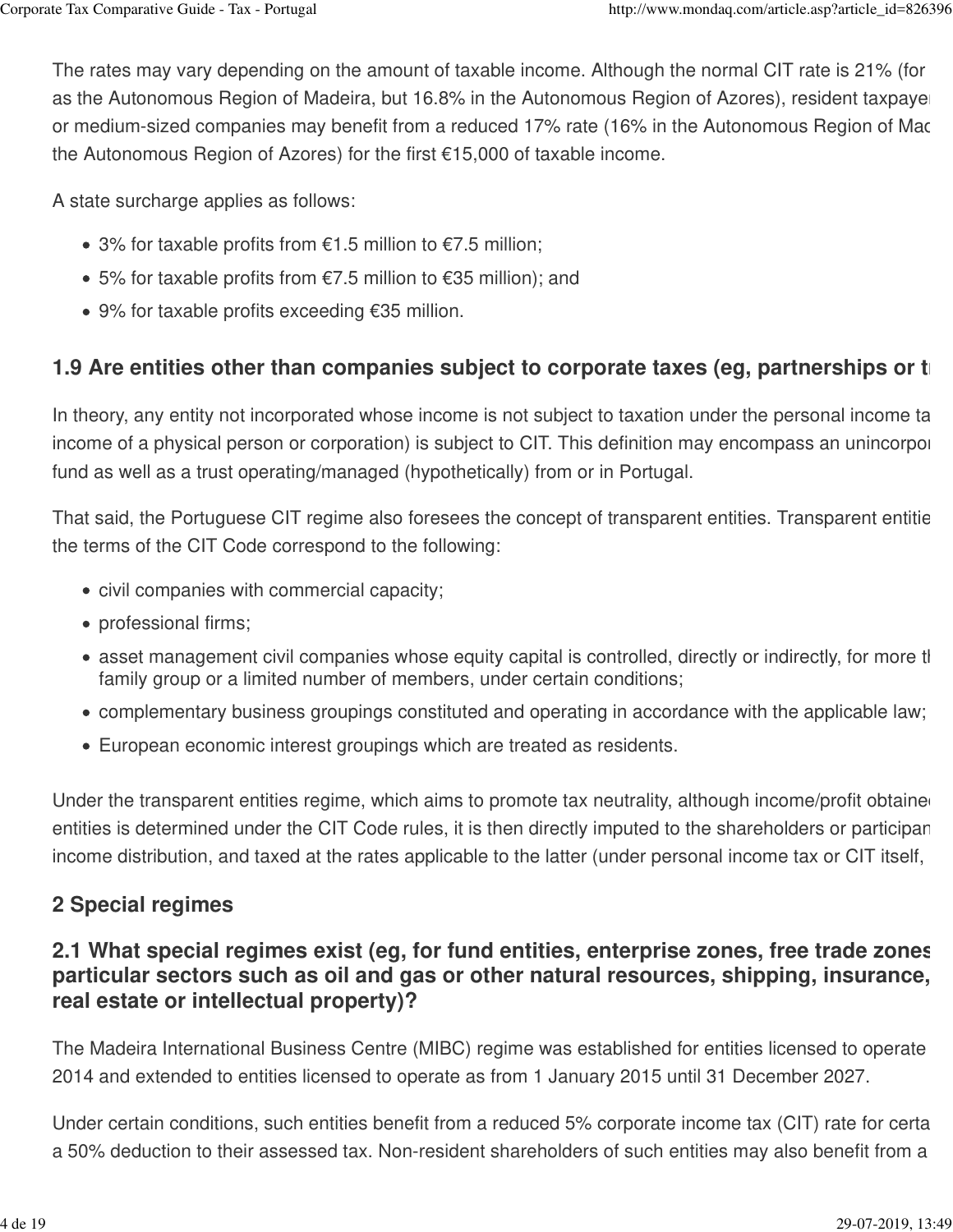dividends and interest.

Exemptions from stamp duty, property tax, property transfer tax and regional and municipal surcharges als an 80% limitation per tax and transaction or period.

Tax benefits for MIBC licensed entities cannot exceed annually the highest of the following limits:

- 20.1% of annual gross added value;
- 30.1% of annual labour costs; or
- 15.1% of annual turnover.

Entities resident in the Autonomous Region of Azores may also benefit from a contractual regime of incenti with strategic relevance made in that territory.

At a national level, there is also a contractual regime for granting tax benefits for relevant investment projec non-contractual (automatic) tax incentives for investments.

In 2016 Portugal adopted the international recommendations on intellectual property and patent box regime Base Erosion and Profit Shifting Action 5, and thus amended the special tax rules applicable to corporate in patents and other industrial property rights. The regime provides for a 50% reduction of the qualifying taxal was established that is a function of the total costs incurred in developing the asset protected by the IP righ

There are also special regimes for:

- investment funds (focused on taxing at the distribution level);
- securitisations (income tax, stamp duty and value added tax (VAT));
- casinos; and
- $\bullet$  shipping (an optional special regime for the taxable profits of the shipping company, to be assessed as tonnage, and a special regime for ship crew).

### **2.2 Is relief available for corporate reorganisations or intra-group transfers of compani assets? Please include details of any participation regime.**

Following the transposition of the EU Merger Directive, the Portuguese tax law foresees a special tax neutral certain operations performed as part of group reorganisations, including mergers, demergers, contributions exchanges of shares. Among other conditions, this regime applies only to operations performed for econor certain conditions, restructuring operations are automatically exempt from municipal tax on property transfer emoluments and legal fees. However, such exemptions may not be automatic in case of:

- an operation which is subject to the prior approval of the Portuguese Competition Authority; or
- a demerger operation for which the prior approval of the minister of finance is required (unless it is inter demerged part will merge with existing companies or with parts of other companies).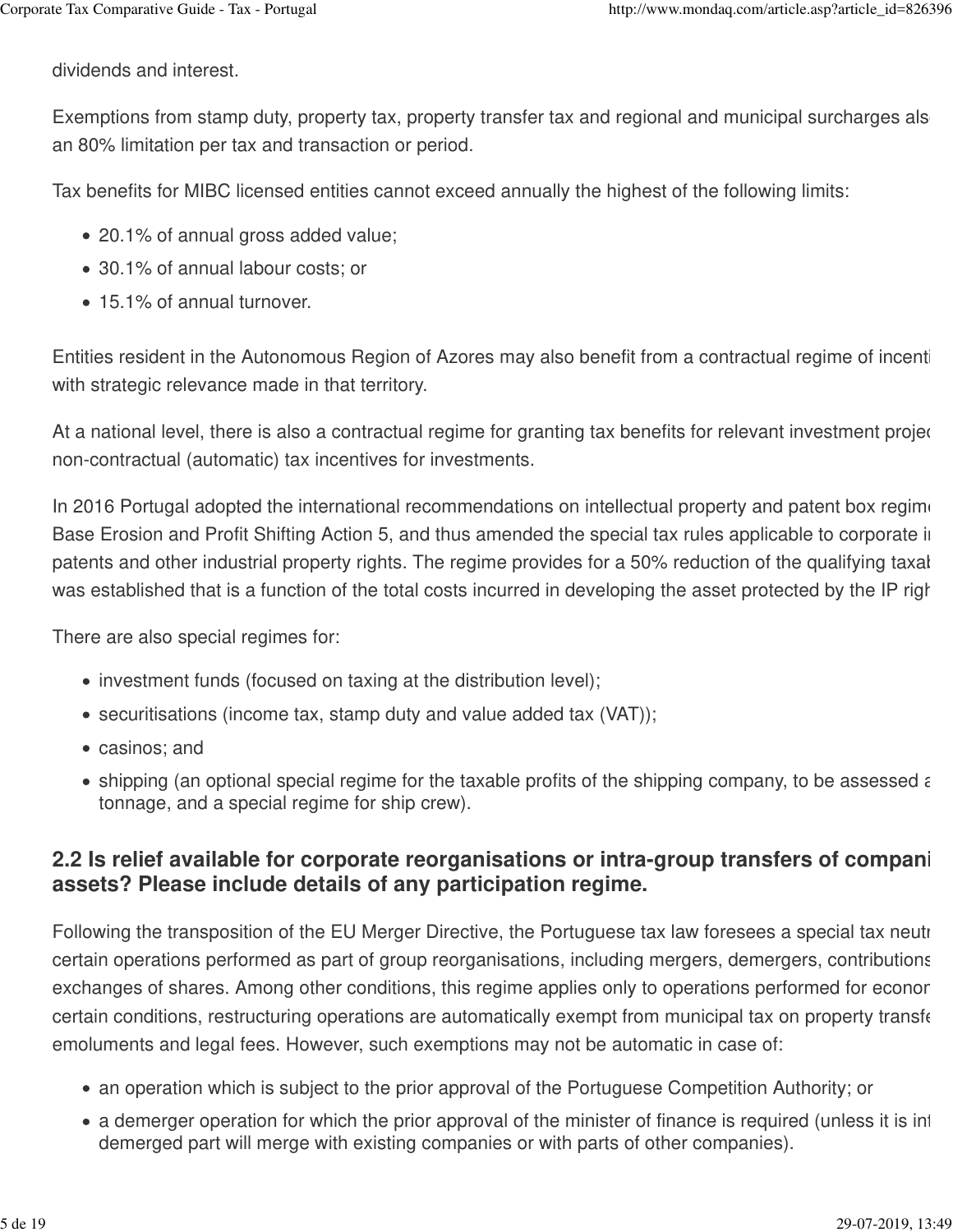There is also a participation exemption regime, under which dividends and capital gains are exempt if the F is not tax transparent and holds, directly or indirectly, a minimum of 10% of the capital or voting rights of its minimum period of one year. The participated company cannot be resident in a blacklisted jurisdiction and and not exempt from CIT or, if EU resident, from a tax mentioned under Article 2 of Directive 2011/96/EU; or, the European Union, from a tax similar to CIT, provided additionally that the rate applicable under such tax of the Portuguese CIT rate.

## **2.3 Can a taxpayer elect for alternative taxation regimes (eg. different ways to calculate** base, such as revenue-based versus profits based or cash basis versus accounts basi

Resident taxpayers may opt for a simplified regime, provided that they are not exempt and not subject to speci and that they undertake commercial, industrial or agricultural activities as their main activity. In addition, the must be met in respect to such taxpayers:

- The annual gross income obtained in the immediately preceding taxation period may not exceed  $\epsilon$ 20
- The total balance sheet for the immediately preceding tax period may not exceed €500,000;
- Their accounts must not be subject to statutory audits under the applicable law;
- More than 20% of their share capital must not be held, directly or indirectly, by companies that do not preceding conditions, except where such entities are venture capital companies or venture capital inv
- They must have adopted the accounting standards for micro-companies; and
- They must not have renounced the application of these rules in the previous three years, with referen which the application of the regime begins.

The taxable base covered by the simplified rules is calculated by applying coefficients to revenue/turnover between 0.04 and 1, depending on the nature of the revenue. Some coefficients are reduced by 50% for the the beginning of the taxpayer's activity and by 25% for the following taxation period.

The Portuguese State Budget Law for 2019 foresees that a discussion on the implementation of a new sim occur during the first semester of 2019.

There is also an (optional) regime for shipping, where taxation is a function of the ship tonnage.

### **2.4 What are the rules for taxing corporates with different functional or reporting curre the jurisdiction in which they are resident?**

The differences between the functional accounting currency and the currency in which some operations may dealt with by National Accounting Standard 23, which basically follows International Accounting Standard 2 regime accepts in principle the treatment provided for therein.

With regard to the articulation between the functional accounting currency and the tax reporting currency ( $\epsilon$ are no specific rules foreseen in Portugal for CIT purposes (although some particular tax rules on capital gai in this regard).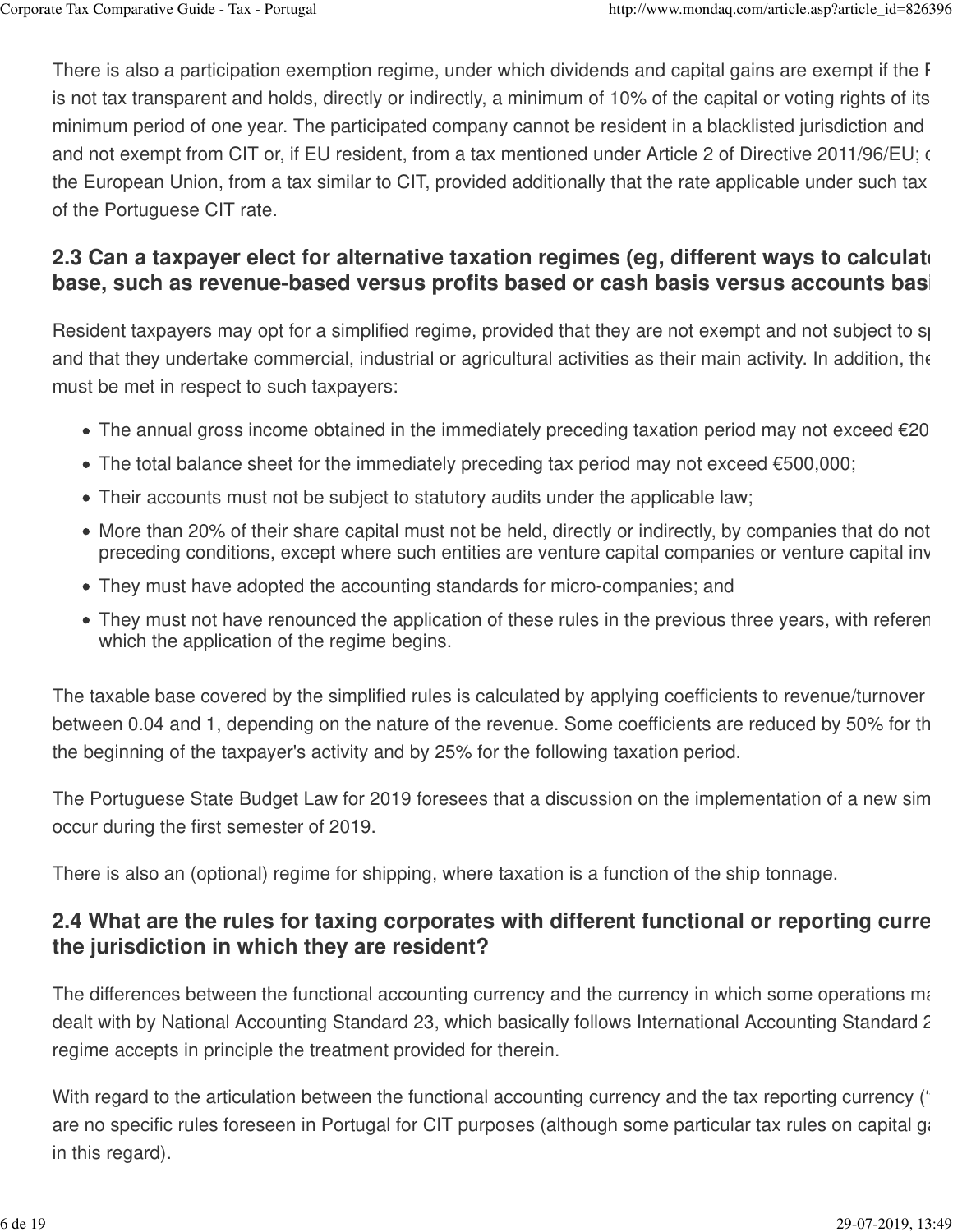It has been argued that since the CIT regime accepts, as a starting point, the accounting rules and their out the accounting rules allow for a functional currency which is different from the national currency, it is permis accounting profits, and thereafter taxable profits, in a different currency from the national currency.

However, as CIT must be paid in the national currency, a currency conversion must be made at some point specific rate. It has been argued that the relevant exchange rate should be that of the last day of the taxable this issue has yet to be clarified through either legislation or a tax ruling.

For capital gains purposes, the Portuguese CIT Code foresees specifically that the sale or acquisition value performed in a different currency shall be determined by the exchange rate on the date of the sale or acqui by the exchange rate of the previous quotation.

For VAT purposes, there are specific rules which - irrespective of the functional accounting currency - require invoicing/operations in a different currency be converted to the national currency for VAT reporting purpose monthly basis, by applying the exchange rate on the first working day of the month in which the VAT becon que se verificou a exigibilidade do imposto").

#### **2.5 How are intangibles taxed?**

The cost basis of some intangible assets without a determined economic lifecycle is deductible, pursuant to method, for 20 tax years (5% per year), counting from the initial record of the asset in the company's accounting books. The method, for all and the company's accounting books. The initial reconting books. The company's ac regime applies to the following intangible assets:

- industrial property such as trademarks, licences, production processes, models and other similar righ consideration and without a determined lifecycle; and
- goodwill arising from business restructuring operations.

However, the following intangible assets are excluded from this regime:

- intangible assets transferred by virtue of mergers, divisions and transfers of assets made pursuant to neutrality regime;
- goodwill related to shares;
- intangible assets acquired from entities which are resident in a tax haven; and
- intangible assets acquired to entities with which there are special relations as defined under the trans (this exclusion is in force as from January 1, 2019 onwards).

If the intangible asset has a determined economic lifecycle, its cost base is deductible throughout.

A patent box regime applies to corporate income derived from patents and other industrial property rights, 50% reduction of the qualifying taxable IP income. A limit was established that is a function of the total cost developing the asset protected by the IP right.

### **2.6 Are corporate-level deductions available for contributions to pensions?**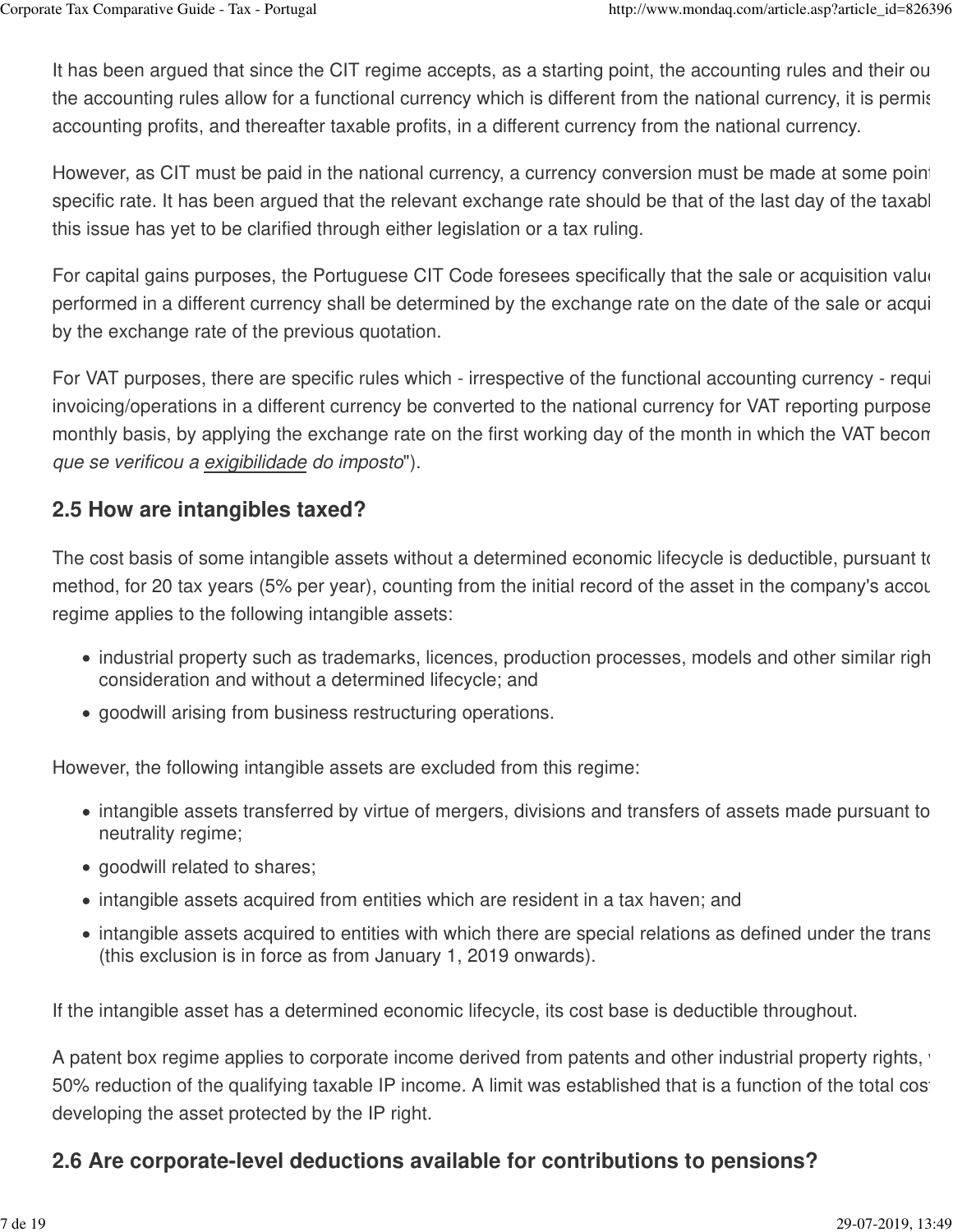The Portuguese CIT Code foresees corporate deductions at the employer level for contributions to pensior equivalents, which may be deducted up to a maximum of 15% of the total amount of the expenses incurred some conditions are met (eg, equal treatment of employees).

# **2.7 Are taxpayers from different sectors (eg, banking) subject to different or additional surtaxes?**

Corporate taxpayers in certain sectors may be subject to additional taxes, such as:

- the contribution for the banking sector, whose tax revenue is intended to benefit a Resolution Fund created in address the systemic risks of Portuguese banks;
- $\bullet$  the extraordinary contribution for the energy sector, established for the purpose of financing mechanis systemic sustainability of the sector, with revenue allocated to a fund which aims to reduce the tariff c and environmental energy policies; and
- the extraordinary contribution for the pharmaceutical industry, whose tax revenue is intended to bene service.

None of these additional taxes can be deducted for CIT purposes.

### **2.8 Are there other surtaxes (eg, solidarity surtax, education tax, corporate net wealth tax)?**

Portuguese law foresees a municipal surcharge of up to 1.5% of taxable income, as well as a state surcharge por follows:

- 3% for taxable profits of €1.5 million to €7.5 million;
- 5% for taxable profits of €7.5 million to €35 million; and
- 9% for taxable profits exceeding €35 million.

Companies that own real estate are also subject to municipal property tax on the tax value of the property. as follows:

- between 0.3% and 0.45% for urban properties (fixed annually by the municipality and tripled if the prop for more than one year);
- 0.8% for rural properties; and
- 7.5% for properties owned by entities with their head office in a blacklisted territory.

An additional municipal property tax applies to the sum of the tax registered value of all urban properties (e classified as serving "trade, industry, or services" purposes and "others") held by each corporate (or individ January each year. Corporate taxpayers are subject to a 0.4% rate, or a 7.5% rate if the corporate taxpaye effective management is located in a blacklisted territory. Urban properties owned for the personal use of c shareholders, board members or members of any administrative, supervisory or management bodies are s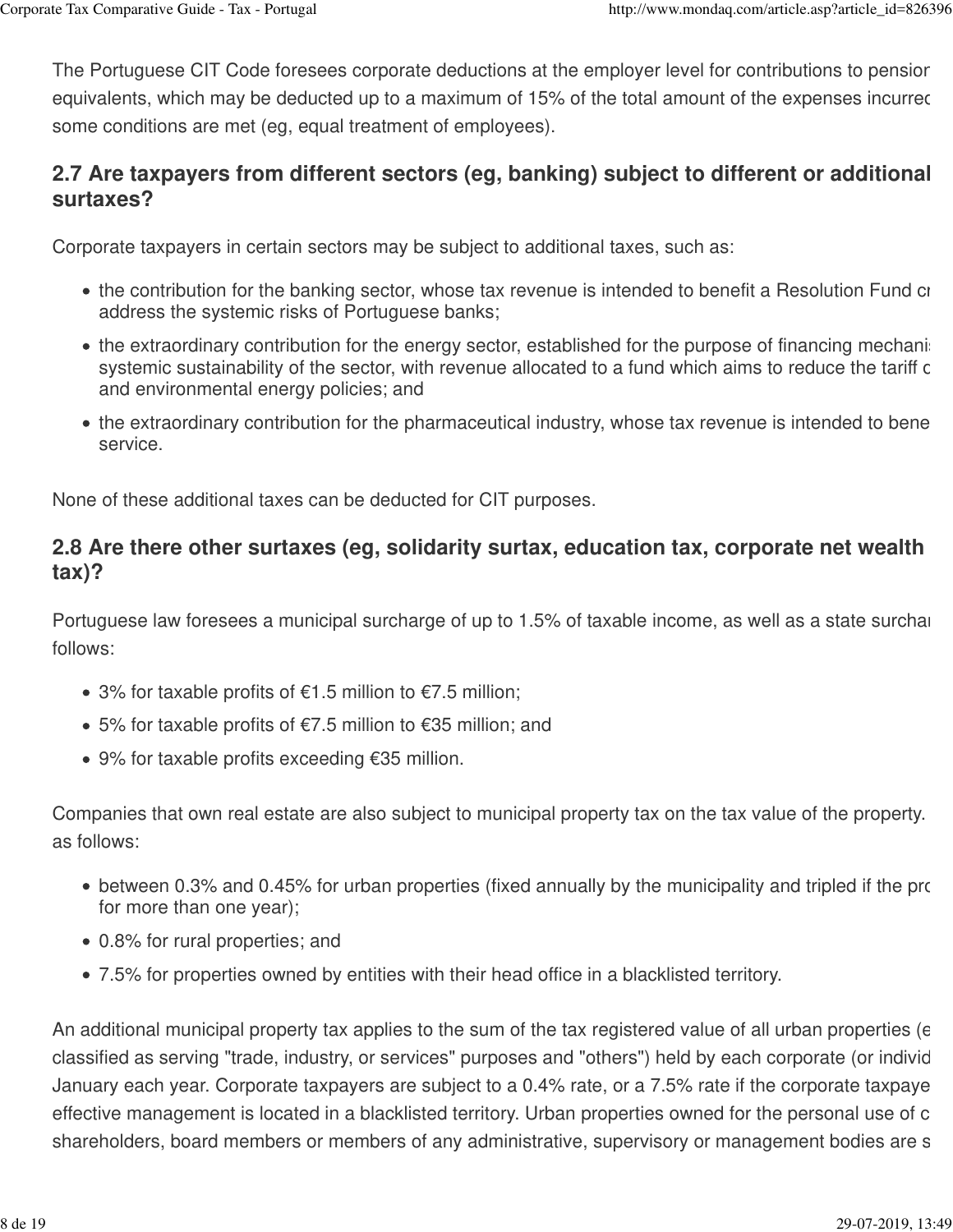0.7% (and 1% for that part of the taxable amount which exceeds  $\epsilon$ 1 million).

#### **2.9 Are there any deemed deductions against corporate tax for equity?**

A notional interest deduction to taxable profits applies upon the incorporation of an entity or a capital increa through the conversion of credits deriving from shareholder loans or third-party loans, or through reinvestin same tax period. The deduction corresponds to 7% of the capital contribution, up to a limit of  $E$ 2 million. Su for the tax period in which the capital contribution is made and the following five tax periods, as long as:

- the company's taxable profits are not determined through indirect methods; and
- the beneficiary company does not reduce its equity by returning it to shareholders in the first relevant following five tax periods.

This regime does not apply if it has been applied, for the same tax period or the previous five tax periods, t directly or indirectly, a shareholding in the beneficiary entity, or which are held, directly or indirectly, by the same the amount of the capital contributions of the entities that have previously benefited from this regime.

#### **3 Investment in capital assets**

### **3.1 How is investment in capital assets treated – does tax treatment follow the account** depreciation) or are there specific rules about the write-off for tax purposes of investment in all all all all a **assets?**

The starting point is that corporate income tax (CIT) follows the accounts. However, many specific tax rules treatment of capital assets.

As a rule, depreciation must be calculated through the straight-line method or the declining balance method cannot be applied to buildings, passenger vehicles, furniture, social welfare equipment or second-hand assets.

The maximum rates of depreciation are set by law. Tax deductions above such rates are not allowed and the deduction is 50% of the maximum rate (otherwise the deduction is lost).

Assets with an acquisition value of less than  $€1,000$  can be depreciated in the acquisition year, unless the set of elements that should be depreciated as a whole.

Accounting write-offs are not automatically accepted for tax purposes. The reason for the write-off is subject control/inspection for tax purposes, and the tax law has a *numerus clausus* of circumstances in which a writerelevant for CIT purposes. If the write-off is not accepted for tax purposes, the cost base not yet deducted f be deducted throughout the theoretical useful lifecycle of the capital asset.

In some circumstances quoted shares may be subject to fair value adjustments relevant for tax purposes.

#### **3.2 Are there research and development credits or other tax incentives for investment?**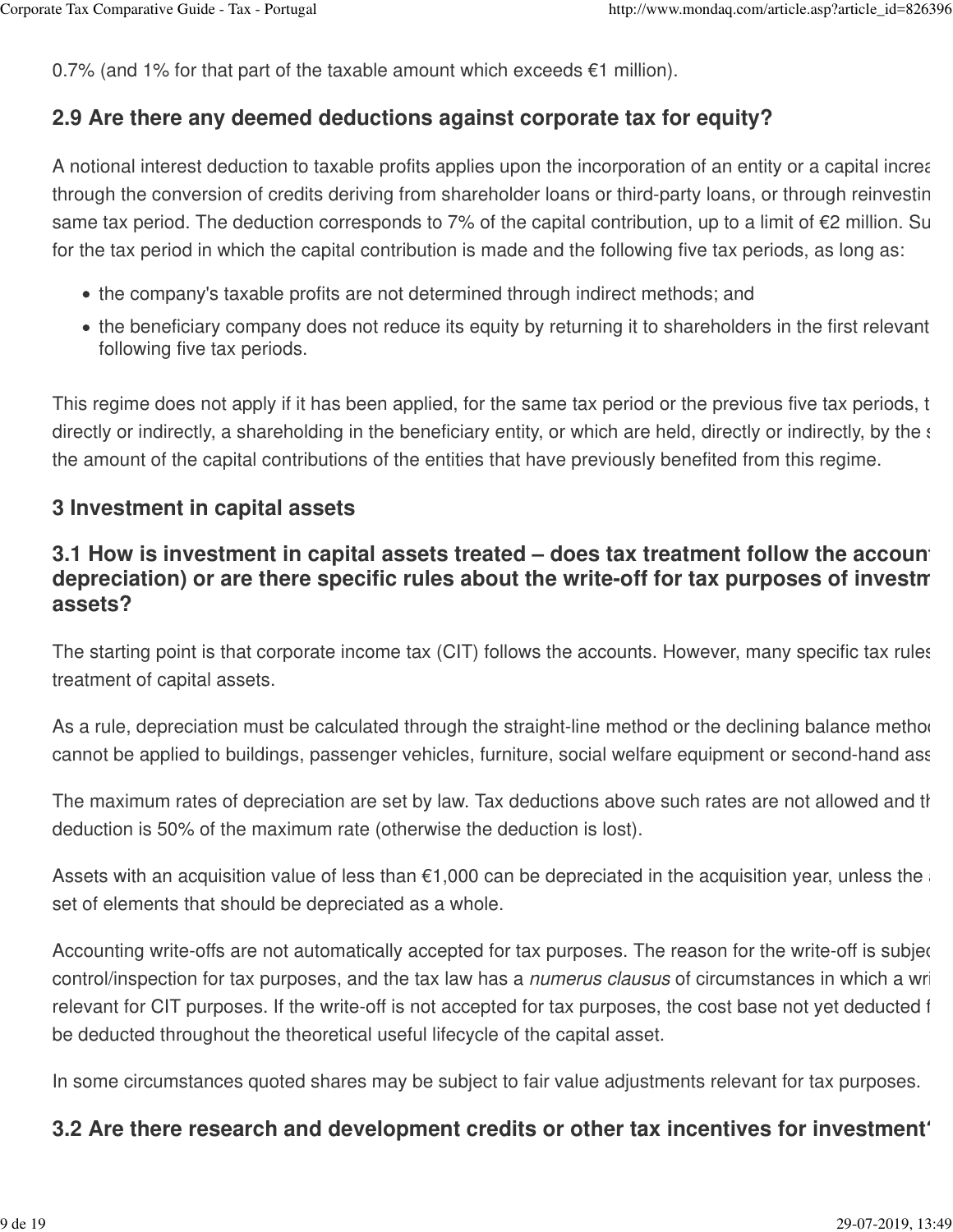Portuguese law foresees several tax regimes aimed at promoting investment in innovation, including the follow

- The System of Tax Incentives for Business Research and Development grants a tax credit computed the relevant investment as follows:
	- 32.5% of the expenses incurred; and
	- $\circ$  the possibility of an incremental rate corresponding to 50% of the increase in expenditure incurre period as compared to the average of the two preceding years, up to a maximum of  $\epsilon$ 1.5 millior.

A 15% increase on the base rate applies for micro, small and medium-sized companies that have not yet c taxation periods (and have not benefited from the incremental rate).

- The Tax Regime for Investment Promotion generates a tax credit corresponding to 25% of the releval first  $\epsilon$ 10 million of the investment and 10% thereafter. The relevant municipality may grant a municipal exemption for 10 years for property used under the relevant investment, as well as a real estate trans for the acquisition of property under the relevant investment. A stamp duty exemption is also available of property within the relevant investment.
- The reinvestment of retained earnings regime allows micro, small and medium-sized companies to be credit corresponding to 10% of retained and reinvested earnings used for relevant investments as de limit of  $\epsilon$ 7.5 million of retained and reinvested earnings. Earnings should be reinvested within three ye
- Contractual tax credit incentives (corresponding to between 10% and 25% of the relevant investment for investments amounting to or exceeding €3 million.

#### **3.3 Are inventories subject to special tax or valuation rules?**

For the purposes of determining taxable profits, gains and losses derived from inventories result from the a valuation criteria defined for accounting purposes using:

- acquisition and production costs;
- standard costs determined according to adequate accounting techniques;
- sale prices deducted from the regular profit margin (the latter authorised only in certain circumstances)
- $\bullet$  sale prices of products collected from biological assets at the moment of harvest, deducted from the  $\epsilon$ the sale point, excluding transportation costs and other costs required to place such products on the  $\blacksquare$

The relevant acquisition or production costs are determined as follows:

- specific cost of the item;
- weighted average cost; and
- first in, first out.

The use of different valuation criteria is subject to authorisation by the tax authorities, which must be reque of the relevant tax period.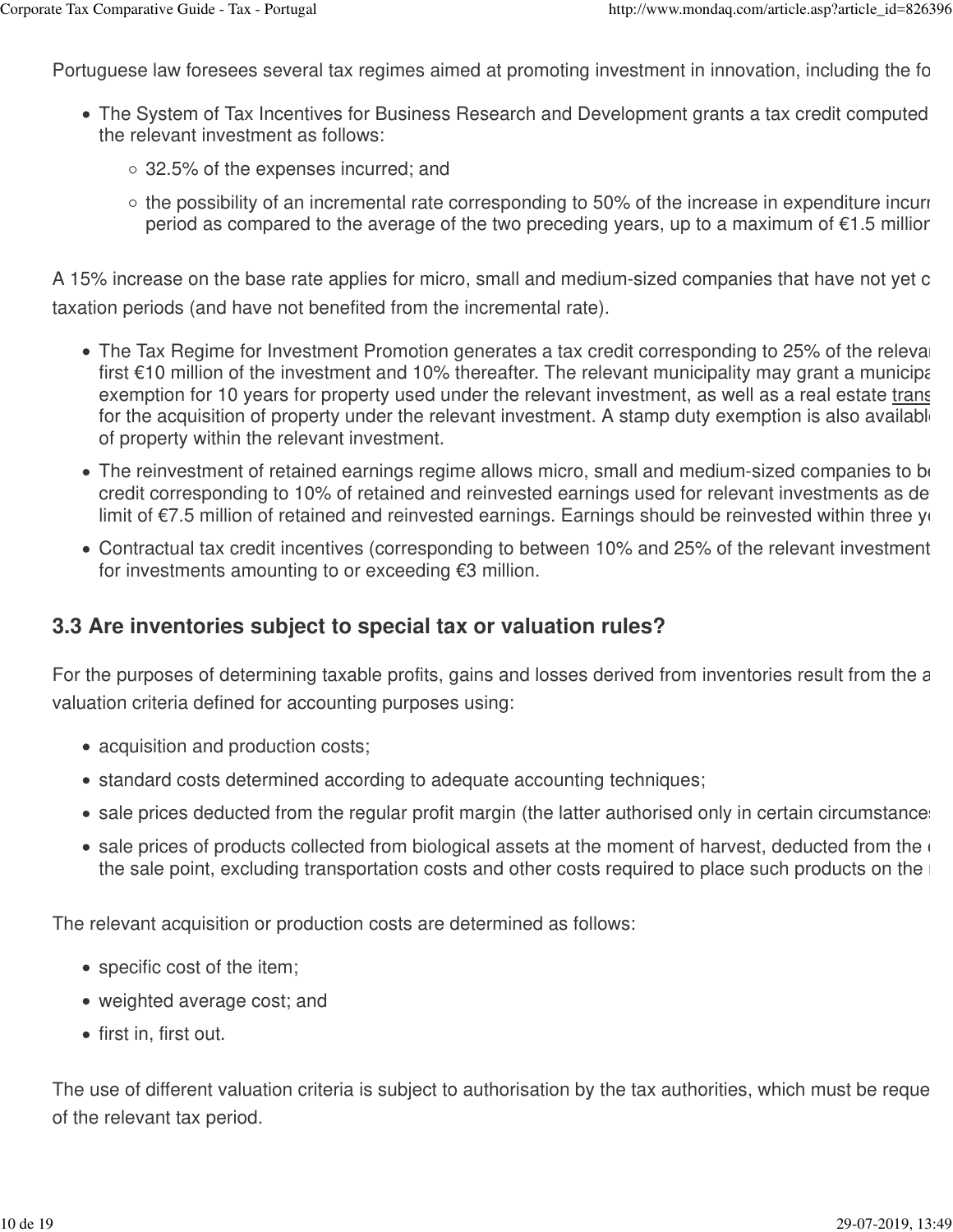# **3.4 Are derivatives subject to any specific tax rules?**

Derivatives are subject to specific tax rules. As a rule, gains or losses arising from the application of the fai valuation are relevant for the assessment of taxable profits. For hedging situations (as defined in the CIT C further specific rules aimed essentially at matching the recognition of losses and gains in the derivative inst hedged position or asset. An anti-abuse provision is also provided for, allowing for recharacterisation of the tax authorities.

Exemptions for certain repo operations are also available.

## **4 Cross-border treatment**

## **4.1 On what basis are non-resident corporate entities subject to tax in your jurisdiction?**

Non-resident corporate taxpayers with a permanent establishment in Portugal are subject to taxation on the attributable to such permanent establishment. Non-resident corporate taxpayers without a permanent estal Portuguese territory are subject to taxation only on income deemed to be obtained (sourced) in Portugal.

### **4.2 What withholding or excise taxes apply to payments by corporate taxpayers to non-residents?**

Payments made by corporate taxpayers to non-resident entities related to dividends, interest, royalties, rental services are usually subject to withholding tax, normally at a corporate income tax (CIT) rate of 25%, which between 5% and 15% under the terms of an applicable double tax treaty as long as the following formalitie at the date on which tax is due:

- presentation of the relevant tax form (Model 21-RFI), duly certified by the foreign tax authorities; and/
- presentation of a certificate of residence issued by such foreign tax authorities with respect to a non-resta of income paid by a Portuguese resident entity.

Dividends may not be subject to withholding tax in Portugal either due to the application of the participation or because of the application of the EU Parent-Subsidiary Directive provisions transposed in the CIT Code. out under those regimes are met.

Interest and royalties may also be exempt from withholding tax under the terms of the EU Interest and Roy transposed in the CIT Code, as long as certain conditions are met.

An exemption applies to interest on bond issues (including public debt) held by non-residents and not attric permanent establishment in Portugal, subject to controls as provided for in the relevant legislation.

An exemption applies in principle to interest on loans (not attributable to a permanent establishment in Portugal) resident financial institutions to resident credit institutions, or to certain public bodies, and to gains on swap involving these entities.

Upon request, an exemption may apply to income (not attributable to a permanent establishment in Portug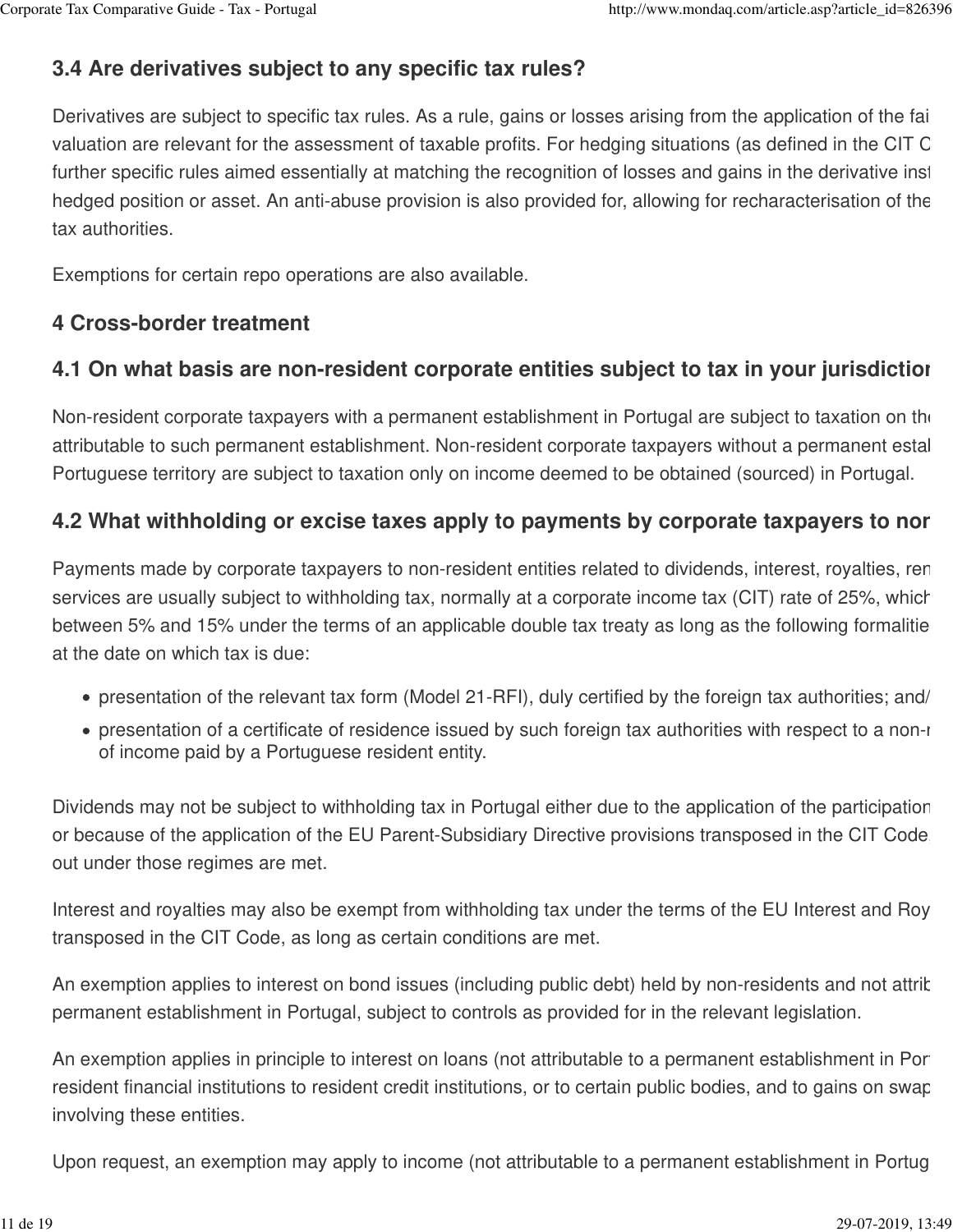leasing operations between non-resident entities and certain public bodies.

Investment income paid to entities which are tax resident in backlisted countries or territories is subject to  $\epsilon$ withholding tax of 35%.

In general, when applied to income obtained by non-resident entities, such withholding tax is definitive and entities from the obligation to file a tax return in Portugal.

#### **4.3 Do double or multilateral tax treaties override domestic tax treatments?**

According to the Portuguese Constitution, international law prevails over national law. As a result, double a treaties signed by Portugal prevail over the domestic tax rules as long as they remain in force.

#### **4.4 In the absence of treaties, is there unilateral relief or credits for foreign taxes?**

In the absence of treaties, the CIT Code foresees a unilateral tax credit for the purposes of eliminating dou must correspond to the lowest of the following amounts:

- income tax paid abroad with respect to relevant income that is also subject to tax in Portugal; or
- the CIT fraction assessed before the deduction, corresponding to the net income that may be taxed in country.

Where a double tax treaty applies, the tax credit may not exceed the tax that should have been paid abroad terms foreseen under the applicable double tax treaty.

#### **4.5 Do inbound corporate entities obtain a step-up in asset basis for tax purposes?**

If a non-resident entity makes an inbound investment in the Portuguese territory by means of an asset acqui business unit acquisition), such operation may result in a step-up in the acquired asset basis for tax purpos registered for accounting purposes taking into consideration its new acquisition value), thus allowing for a h depreciation (which includes depreciation of the goodwill in a concentration of business activities), unless that tax neutrality regime.

On the other hand, in the case of the acquisition of a company (or shares in a company), there is no step-u the assets of the company (and the goodwill concerning the shares is not tax deductible).

In the past, in times of high inflation, a step-up in the asset basis for tax purposes was recurrently provided

For companies under privatisation, a step-up in the asset basis for tax purposes has also been provided fo

More recently, an optional one-off step-up in the asset basis was provided for in exchange for a 14% tax or tax basis (ie, pay tax now in exchange for a lower tax rate tomorrow – a synthetic loan in substance).

#### **4.6 Are there exit taxes (for disposed-of assets or companies changing residence)?**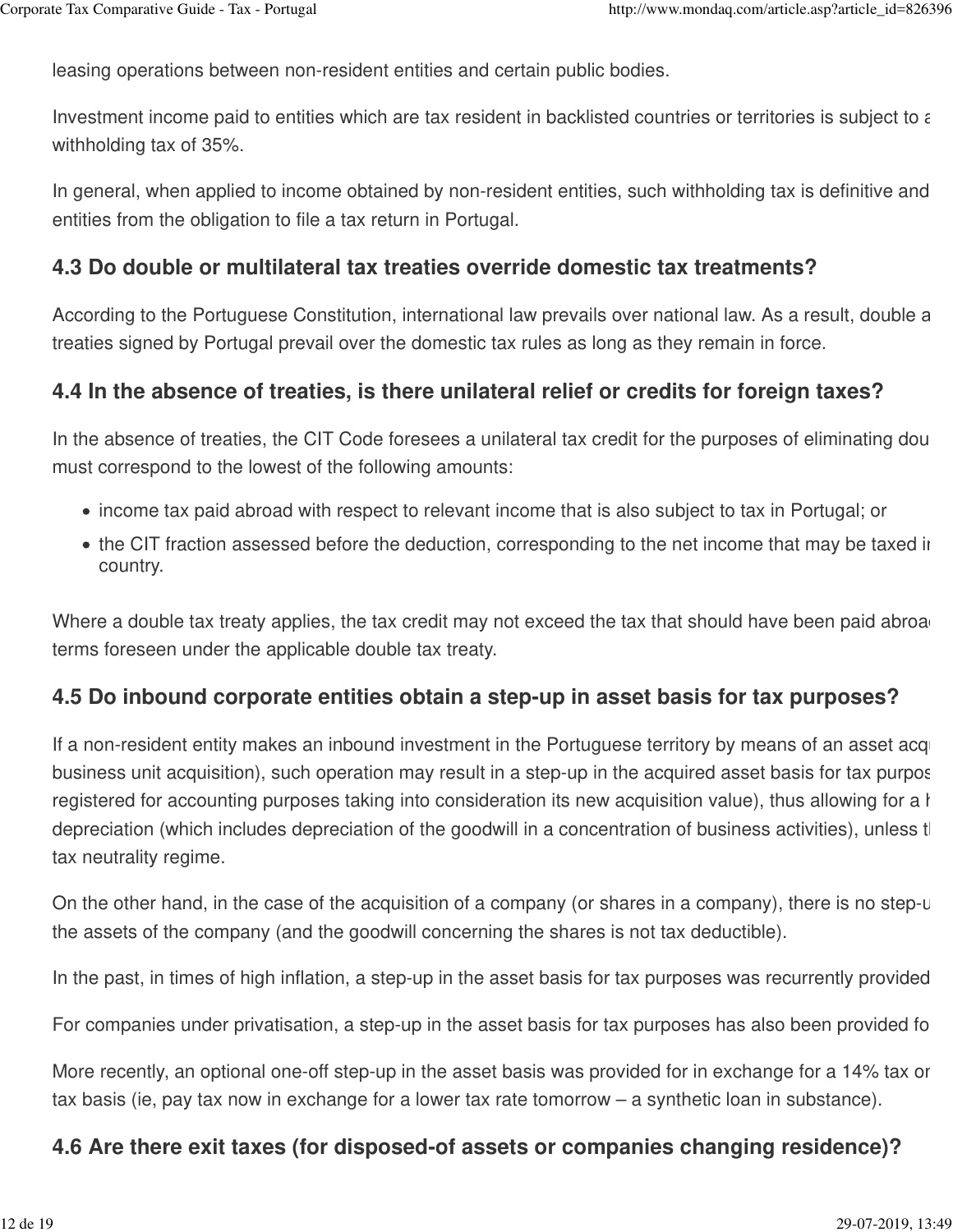The CIT Code foresees an exit tax regime applicable to tax resident companies (including Societas Europa European cooperative societies) that transfer their head office and effective management abroad. Under the apply to the taxable gain or loss corresponding to the difference between the market value of the assets ar tax basis (even if they are not expressed in the company's accounting records), as of the date on which the except for assets and liabilities remaining in Portugal as part of a Portuguese permanent establishment of the company if certain conditions are met. If residence is transferred to a member state of the European Union administrative cooperation for tax purposes) the European Economic Area (EEA), the transferor may choose according to one of the following methods:

- full payment in one immediate instalment upon the transfer of residence;
- payment in the year following the extinction, transmission or detachment from the entity's activities of asset(s) or their transfer, in full or in part, to a territory outside the European Union or (if there is no m administrative cooperation for tax purposes) the EEA, in which case payment is due in respect of the
- payment in equal instalments over a five-year period.

# **5 Anti-avoidance**

# **5.1 Are there anti-avoidance rules applicable to corporate taxpayers – if so, are these of (jurisprudence) or statutory, or both?**

The Portuguese law foresees several specific anti-avoidance rules and a general anti-avoidance rule (GAA implemented in the General Tax Law in 1999 and has already generated substantial case law. There are no rules created by case law.

Apart from the statutory GAAR, the tax authorities often try to bypass the demanding requirements of the G their case under the general provision that governs the tax deductibility of costs.

# 5.2 What are the main 'general purpose' anti-avoidance rules or regimes, based on eith **cases?**

In theory, the GAAR aims to prevent the structuring of operations in an unusual or awkward way (there is n what is considered 'unusual'; the language of the law speaks in terms of artificiality and abuse of juridical for order to achieve a tax advantage. This latter criterion is decisive: if the operation has economic substance something in substance apart from the tax advantage it produced - it can be argued that the main aim was advantage; that the transaction was merely a way of achieving a different goal while also making use of tax a specific transaction has enough substance to defeat the GAAR provision is the million-dollar question.

In case law, however, the GAAR is not always treated under these lines of reasoning and more weight thar sometimes ascribed to the perceived unusualness versus normality of the transaction or operation as a wh

As regards specific anti-abuse rules, these are as diverse as their specific goals. An important rule concerri was eliminated with the enactment of the participation exemption regime in 2014.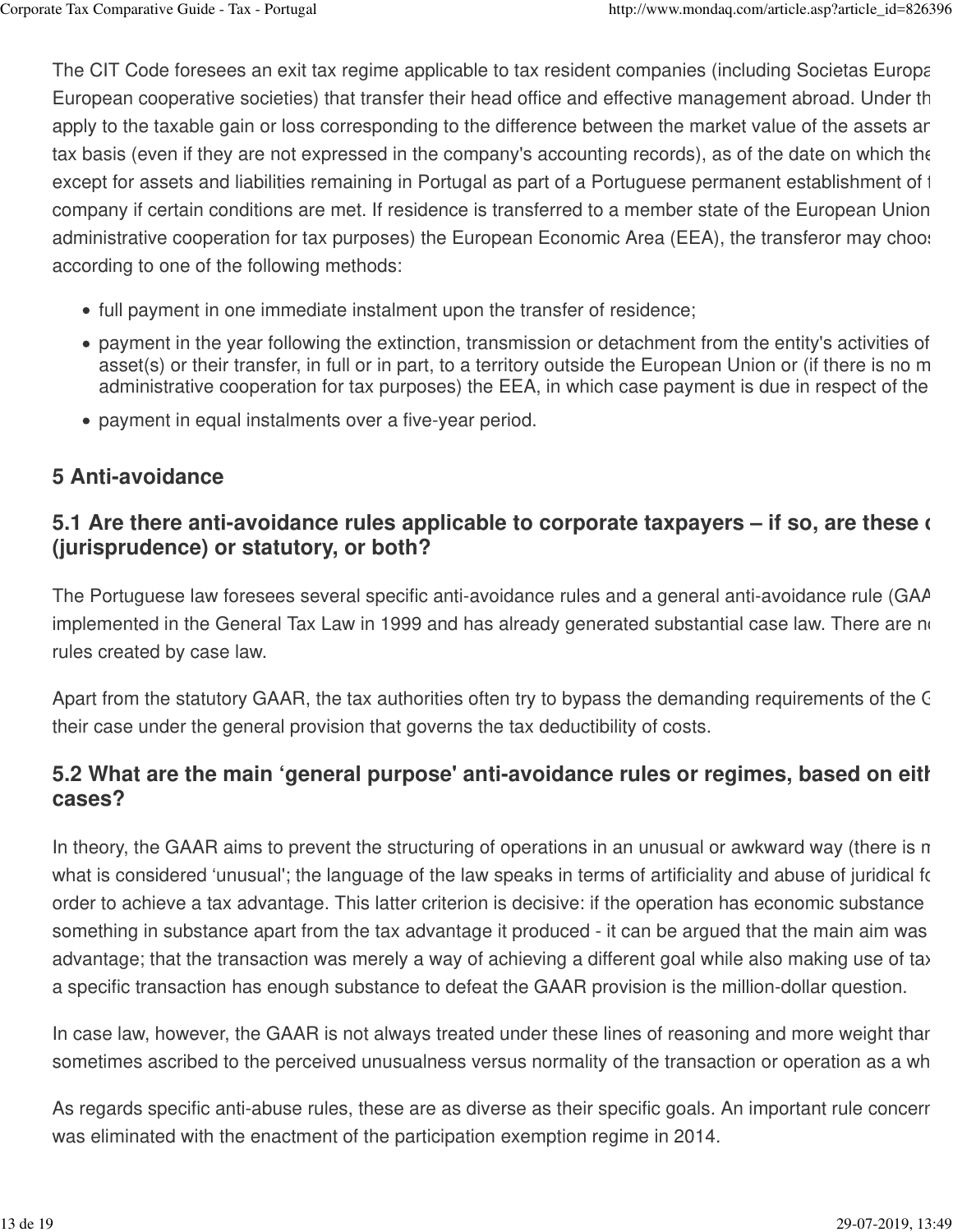## **5.3 What are the major anti-avoidance tax rules (eg, controlled foreign companies, transference** (including thin capitalisation), anti-hybrid rules, limitations on losses or interest deduc

Portuguese law foresees several anti-avoidance tax rules, including the following:

- Under the controlled foreign corporation rules, profits or income obtained by non-resident entities that to a more favourable tax regime are imputed to Portuguese tax resident taxpayers which hold, directly (including through a representative, fiduciary or intermediary), at least 25% of the share capital, voting over the income or assets of such non-resident entities. This percentage is reduced to 10% if at least capital, voting rights or rights over the income or assets of such non-resident entity are held, directly  $\epsilon$ Portuguese tax resident taxpayers. An exception arises if the non-resident entity is resident or establi or (where there is administrative cooperation for tax purposes) EEA member state if the Portuguese t that the non-resident entity was incorporated for valid economic reasons and carries out business act
- The deductibility of financing expenses is limited to the higher of the following:
	- € 1 million; or
	- 30% of earnings before interest, tax, depreciation and amortisation.

Financing expenses over this amount incurred in a certain tax year may be deducted over the following five deducting the financing expenses of the relevant year, to the extent that the limits are not exceeded.

- The deductibility of losses that have been carried forward is limited to 70% of taxable profits (it is dou may qualify as an anti-abuse provision).
- If ownership of shares (or voting rights) changes by more than 50%, tax losses of the company that h forward cease to be deductible (there are several exemptions from this provision, mainly related to re
- The participation exemption regime does not apply if more than 50% of the company's assets compri Portugal that serves no business purpose other than the trading of real estate.
- Capital losses on shares are not deductible to the extent that there was elimination of double taxatior distributed in the relevant year or the preceding four years, and to the extent that in the same period to gains benefiting from the participation exemption with respect to shares of the same company.
- The tax neutrality regimes foreseen for reorganisations will not apply if the tax authorities conclude th was primarily aimed at tax evasion, which may be the case if the intervening companies are not subje corporate income tax regime or if the operations were not carried out for valid economic reasons.
- The relevant price for tax purposes in real estate transactions cannot be lower than the tax value of the estate transfer tax purposes. The taxpayer may trigger a specific procedure aimed at proving that the was effectively lower than that.
- Transfer pricing rules apply in alignment with Organisation for Economic Co-operation and Developm guidelines.
- Payments to low tax jurisdictions are not tax deductible and are subject to autonomous/separate taxation, unless the taxpayer can prove that the expense corresponds to a real transaction or service, that the latter was i the price has not been exaggerated.
- A disclosure obligation applies to certain tax planning schemes (eg, use of hybrid instruments or entit tax losses) by the promoting entity or the user under certain conditions.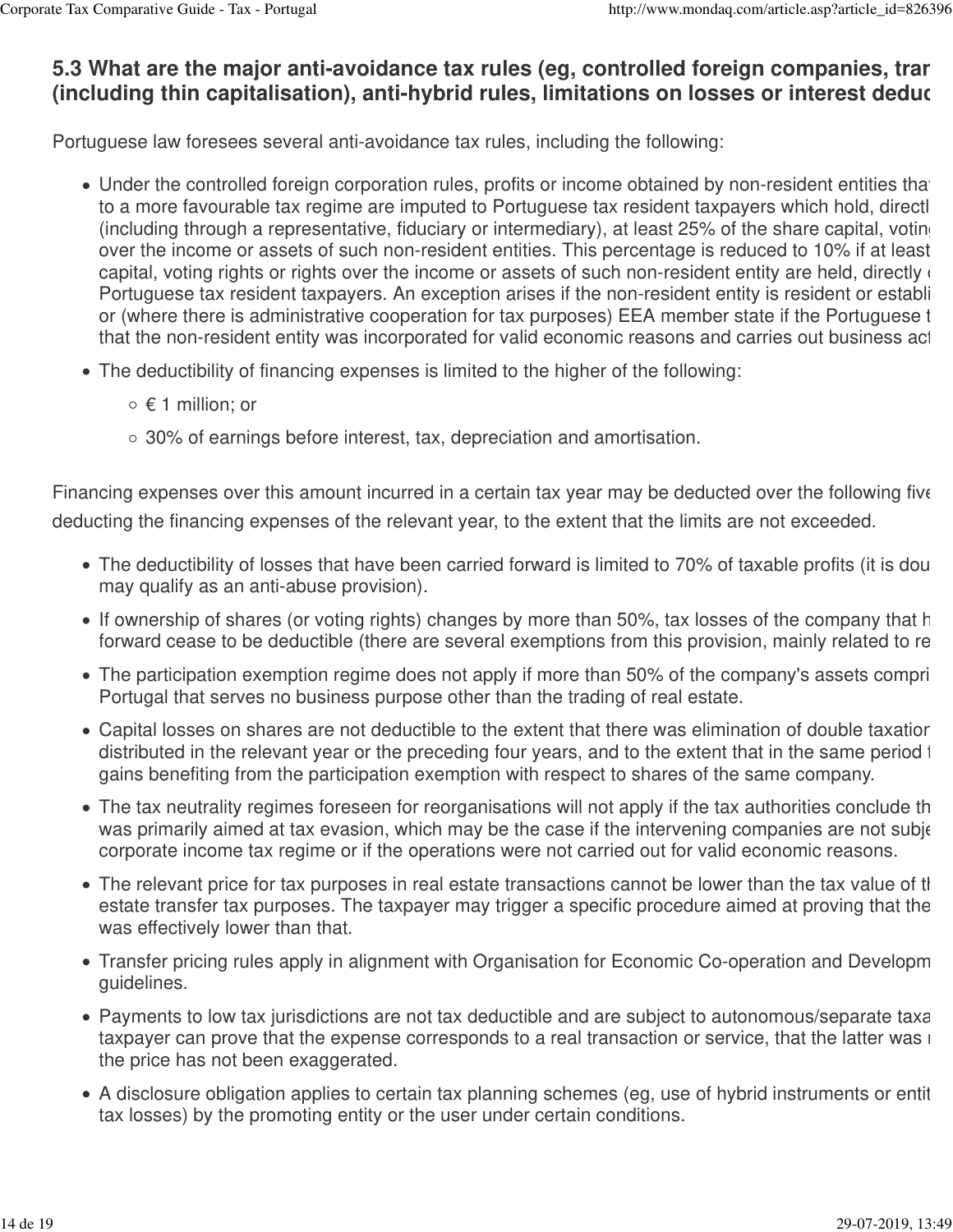# **5.4 Is a ruling process available for specific corporate tax issues or desired domestic or tax treatments?**

Portuguese law does not foresee a ruling process for specific corporate tax issues or desired domestic or c treatments, although a taxpayer can request a binding ruling from the tax authorities regarding the applicat regime to a certain operation to be performed. The binding ruling must be issued within 150 days, unless the an urgent ruling, in which case it must present a ruling proposal which will be analysed by the tax authoritie and pay a fee set by Portuguese tax authorities according to the complexity of the subject. If the taxpayer r issuance of an urgent binding ruling and the Portuguese tax authorities do not comply within the 75-day tin taxpayer's ruling proposal will be deemed to have been accepted by the Portuguese tax authorities.

Upon issuing a binding ruling, the tax authorities cannot act differently with respect to the subject matter of otherwise required by a judicial decision. The ruling ceases to be binding after four years (unless a renewa after the first year it can be revoked without retroactive effects.

# **5.5 Is there a transfer pricing regime?**

There is a transfer pricing regime and it is in line with the OECD guidelines, under which the tax authorities adjustments to taxable profits in respect of transactions between related parties in order to ensure complial length principle.

Transactions between related parties must be fully documented in the transfer pricing file, which must be kept resident taxpayer with net sales and other income amounting to or exceeding  $\epsilon$ 3 million in the previous tax

In addition, the Portuguese transfer pricing regime foresees the possibility of entering into unilateral, bilater advance pricing agreements with the tax authorities, which remain valid for up to three years and may be  $r_1$ other obligations, the taxpayer must prepare an annual report on the application of the advance pricing agreement; otherwise, and the advance pricing agreement; otherwise, and the advance pricing agreement; otherwise,  $\alpha$ the agreement will be deemed to have expired. The execution of an advance pricing agreement is subject  $\pm$ to the tax authorities based on the taxpayer's turnover.

# **5.6 Are there statutory limitation periods?**

The statutory limitation periods are as follows:

- four years as a general rule;
- three years where an error is evidenced in the taxpayer's tax return;
- eight years for real estate transfer tax;
- 12 years where the taxable event relates to:
	- $\circ$  a country, territory or region benefiting from a clearly more favourable tax regime which should  $\vdash$ to the Portuguese tax authorities; or
	- $\circ$  deposit or securities accounts held in financial institutions outside the European Union, or in branches financial institutions located outside the European Union, which were not reported to the Portug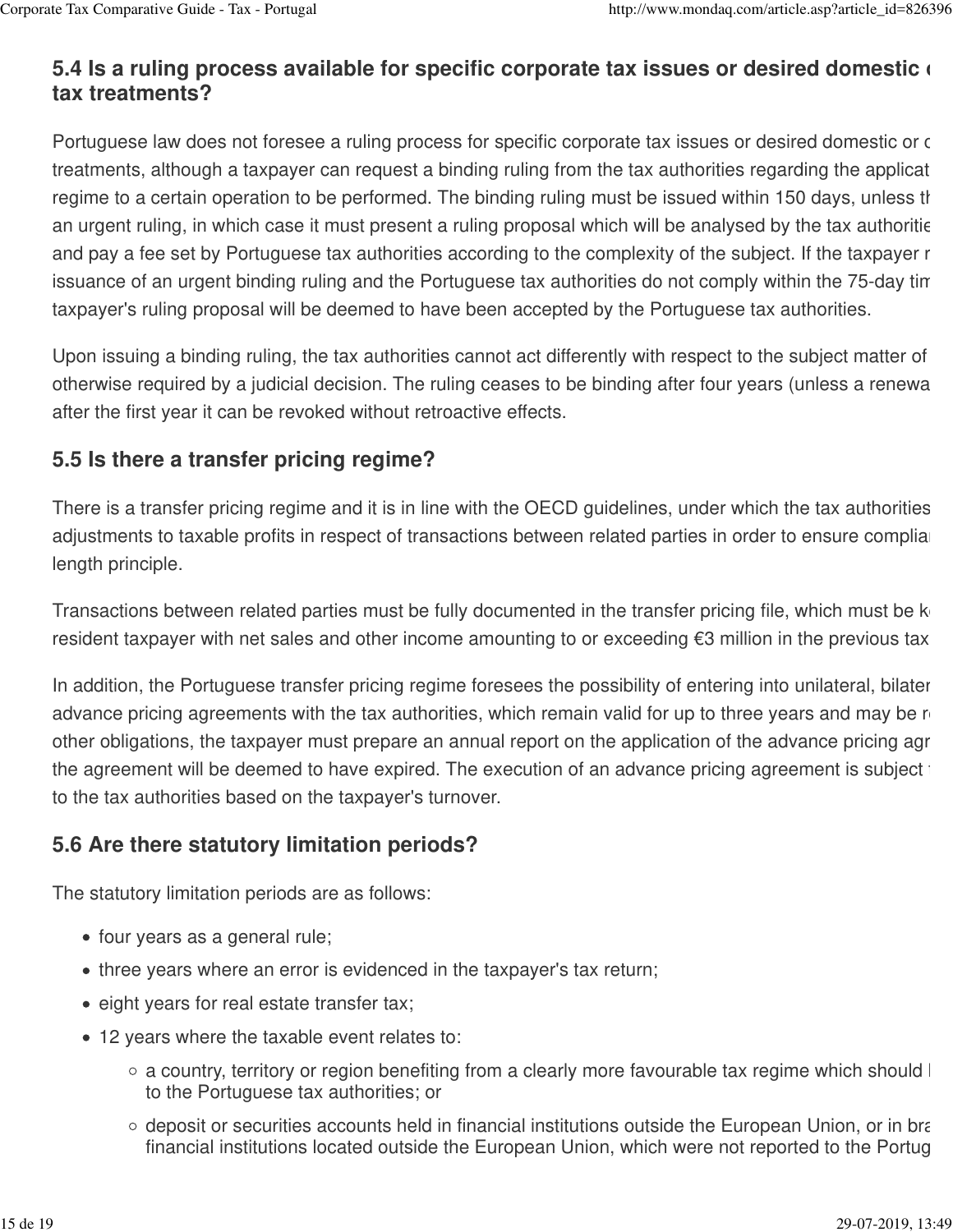by the taxpayer in its annual tax return; and

• in case of the deduction of tax or a tax credit, the period foreseen for the exercise of such right.

The statutory limitation period may be suspended in case of inspections, criminal proceedings and other in the law.

For periodic taxes, the statutory limitation period begins to run from the end of the year in which the taxable For other taxes, it begins to run from the date on which the taxable event occurred, except for value added withholding taxes, in which case the statutory limitation period begins to run from the start of the civil year f which the chargeability arose or the taxable event occurred.

# **6 Compliance**

# **6.1 What are the deadlines for filing company tax returns and paying the relevant tax?**

Final corporate tax is due upon the filing of the tax return by the end of May of the following year.

Resident corporate taxpayers are also obliged to file a simplified annual statement of corporate information electronically by 15 July of the following year. Apart from the final payment made with the tax return, and a taxes on account of the final tax due which may also apply to certain transactions, companies are subject to account of the final tax due, to be made in three instalments (July, September and 15 December of the rele starting 1 January and ending 31 December), corresponding to 95% (if turnover in the previous year was h €500,000) or 80% (if turnover in the previous year was equal to or less than €500,000) of the tax assessed net of withholding taxes.

Corporate taxpayers may also be subject to special payments on account (in one instalment payable in March, or instalments payable in March and October), as well as to additional payments on account (under a surchar due by entities that are subject to the regime of both payments on account and special payments on account a taxable profit exceeding €1.5 million in the previous tax year.

# **6.2 What penalties exist for non-compliance, at corporate and executive level?**

There are several tax penalties for non-compliance, at corporate and executive level, including the following non-compliance resulted from mere negligence; in the case of wilful misconduct, it may qualify as a crime):

- failure to file a statement of commencement of, change in or cessation of activities (for corporate income value added tax (VAT) purposes) - a fine of between €600 and €15,000;
- failure to file a tax return or late filing of a tax return (including CIT and VAT returns) a fine of betwee
- failure to pay or late payment of tax due (including VAT, withholding tax, payment on account, special account, additional payment on account) – a fine of between 30% and 100% of the tax due, up to a s (€45,000 for negligence);
- omissions or inaccuracies in tax filings in general (that do not amount to tax fraud, which is subject to criminal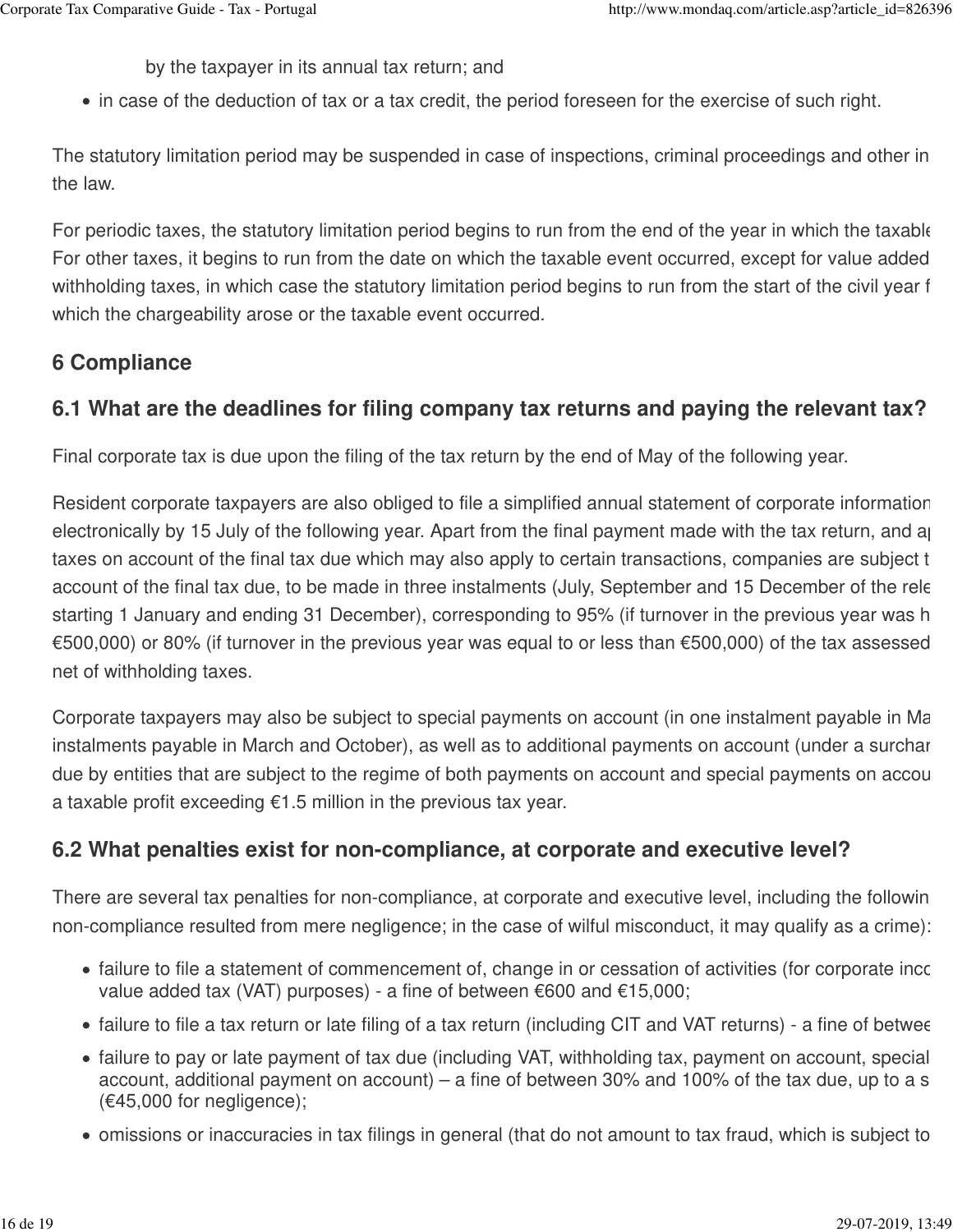proceedings) - a fine of between €750 and €45,000;

- omissions or inaccuracies regarding acts, facts or documents which are relevant for the analysis of ure requests - a fine of between €750 and €45,000;
- $\bullet$  omissions or inaccuracies regarding acts, facts or documents which are relevant for the analysis of no ruling requests - a fine of between €187.50 and €11,250;
- failure to file transfer pricing documentation by the legal deadline a fine of between  $\epsilon$ 1,000 and  $\epsilon$ 20, 5% for each day of delay; and
- $\bullet$  failure to file, by the deadline established by the tax authorities, the financial and tax reporting statem ('country-by-country reporting') or jurisdiction in respect of the entities of a multinational group – a fine and €20,000, increased by 5% for each day of delay.

Penalty reductions may apply if the taxpayer voluntarily complies and there may be subsidiary liability for e

### **6.3 Is there a regime for reporting information at an international or other supranational 6.3 Is there a country-by-country reporting)?**

Portugal's adherence to the automatic exchange of information under country-by-country reporting has ultimately the approval and publication of specific forms through Ordinance 367/2017 and Ordinance 383-A/2017, in the obligations foreseen in the Portuguese CIT Code (as amended by Decree-Law 98/2017), further to the Economic Co-operation and Development recommendations under Base Erosion and Profit Shifting Action 2016/881.

As such, each ultimate parent entity or other reporting entity of a group that registers a consolidated turnov million must complete and file a country-by-country report. In this respect, Portuguese law foresees that ea that is resident or has a permanent establishment in the Portuguese territory must communicate electronically authorities (through Form 54) which entity constitutes the reporting entity of the group, the respective tax ju identification number and address. This form must be filed by the end of May of the following tax year. The reporting obligation is fulfilled by filing Form 55 in the 12 months following the last day of the financial state multinational company.

# **7 Consolidation**

# **7.1 Is tax consolidation permitted, on either a tax liability or payment basis, or both?**

Portuguese companies operating within an economic group may choose to be taxed under the group taxat following conditions are met:

- The parent company holds, directly or indirectly including through a company which is tax resident in state of the European Union or (where there is administrative cooperation for tax purposes) the European Union - at least 75% of the share capital of the controlled companies and more than 50% of the voting rights
- All group companies are tax resident in Portugal and subject to the corporate income tax general regi-
- $\bullet$  The parent company has held the relevant shareholding for more than one year (or from the date of its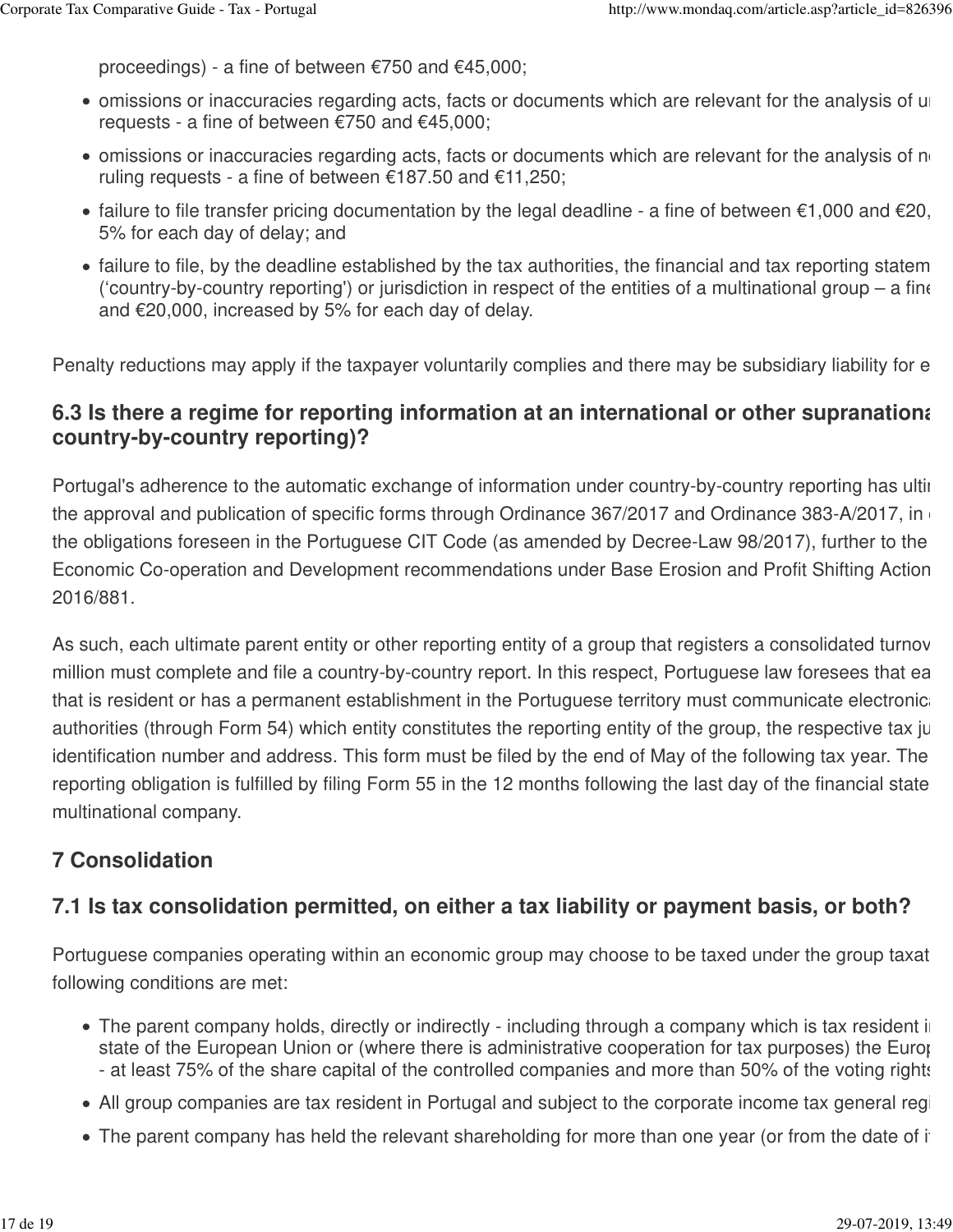not controlled by any other Portuguese resident dominant company and did not renounce the applica within the previous three years.

This regime is also available where the parent company is tax resident in another member state of the Euro (where there is administrative cooperation for tax purposes) the European Economic Area and has a Portu through a permanent establishment in Portugal. However, in such case one of the Portuguese tax resident companies must be appointed as responsible for fulfilling all obligations under this regime (save for its perr establishment in Portugal, the parent non-resident company will not be part of the Portuguese tax group).

In determining the group's taxable profits, the individual tax profits and individual tax losses are aggregated base, a single payment is made (or non-payment if there is a tax loss in aggregate) and a single tax return dominant company. For control purposes, individual tax returns are also filed.

This regime is only a sum of individual profits and losses. It is not true consolidation, since transactions wit relevant (are not eliminated) in assessing the final tax base.

### **8 Indirect taxes**

## **8.1 What indirect taxes (eg, goods or service tax, consumption tax, broadcasting tax, value 4 excise tax) could a corporate taxpayer be exposed to?**

Value added tax (VAT) applies to:

- the supply of goods and supply of services for consideration;
- the importation of goods; and
- intra-EU acquisitions of goods.

The rates of VAT are as follows:

- standard rate 23% (22% in the Autonomous Region of Madeira and 18% in the Autonomous Regior
- intermediate rate 13% (12% in the Autonomous Region of Madeira and 9% in the Autonomous Reg
- reduced rate 6% (5% in the Autonomous Region of Madeira and 4% in the Autonomous Region of  $\ell$

To the extent that the output of a corporate taxpayer is subject to VAT and not exempt, or is exempt but with the VAT on inputs (eg, exporting activity), the VAT will not be a final burden (financial effect only).

There are also other indirect taxes, such as:

- the tax on fuel, electricity and energy products (with exemptions, subject to some requirements, wher produce energy, for example);
- stamp duty on loans and interest (with some exemptions for loans between financial institutions and some interloans);